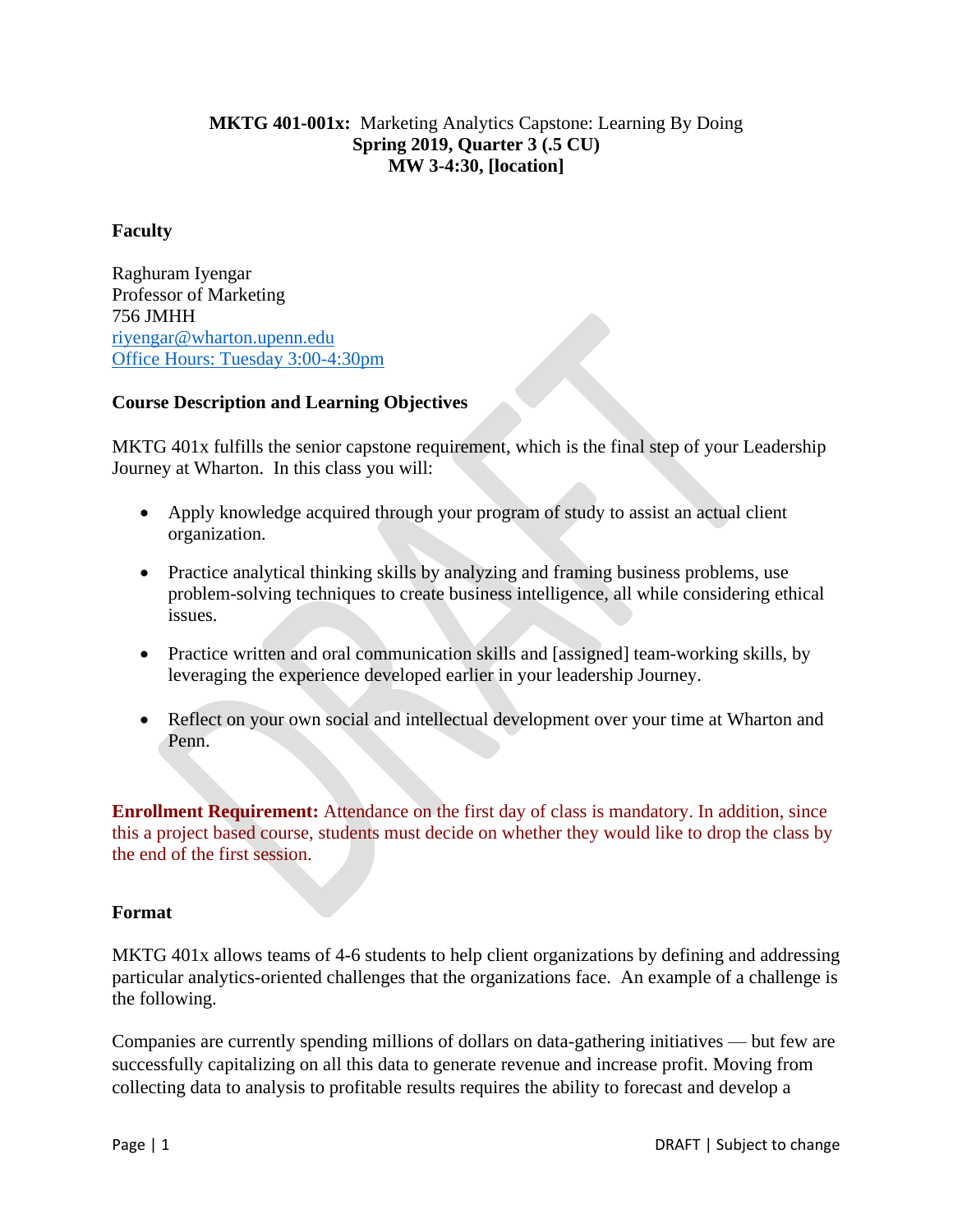business rationale based on identified data patterns.

You will delve into how companies can better understand their customer base in order to predict customers' future consumption. You will consider how to build models both to predict churn and to assess customer lifetime value.

The client (Evite – [www.evite.com\)](http://www.evite.com/) will discuss the business context of their company as well as the challenges that they use customer analytics to solve. In particular, they will introduce you to problems and a real data set for which you will have access to with your group in order to try to solve one of those problems. After the business context, the problem and data have been introduced, the faculty leader will teach some of the methods that could be used to address the challenges at hand.

You will be exposed to several statistical methods such as linear regression, logistic regression, factor analysis and multinomial regression. You will learn how to use these methods for generating key business insights and making good managerial decisions.

Each group will be assigned a specific problem and work together to develop a statistical model, estimate it, process the results, and make recommendations back to the company based on those results.

*Mondays*: Plenary lecture and discussion. The faculty leader will provide specific input or tools to facilitate progress. Teams will be expected to provide updates so that shared learning across contexts and teams can occur. All statistical analysis methods covered in class can be implemented in both JMP and R. The lectures will show examples of both programming languages.

*Wednesdays*: Team meetings with faculty leader. Teams will meet briefly with the faculty leader for specific guidance, and the remainder of the session will be devoted to group worktime.

# **Materials**

Course materials include readings as outlined below in the Class Schedule. The recommended text is Aaker, Kumar, Leone and Day (AKLD) Marketing Research (11th Ed.), Wiley (**ISBN:** 978-1118156636).

#### **Evaluation and Grading**

All students will receive a letter grade; there is no pass/fail option. You will be evaluated for 1) participation in class sessions, 2) your group report and presentation to your client, and 3) your individual report reflecting on the problem-solving experience as well as your team dynamics.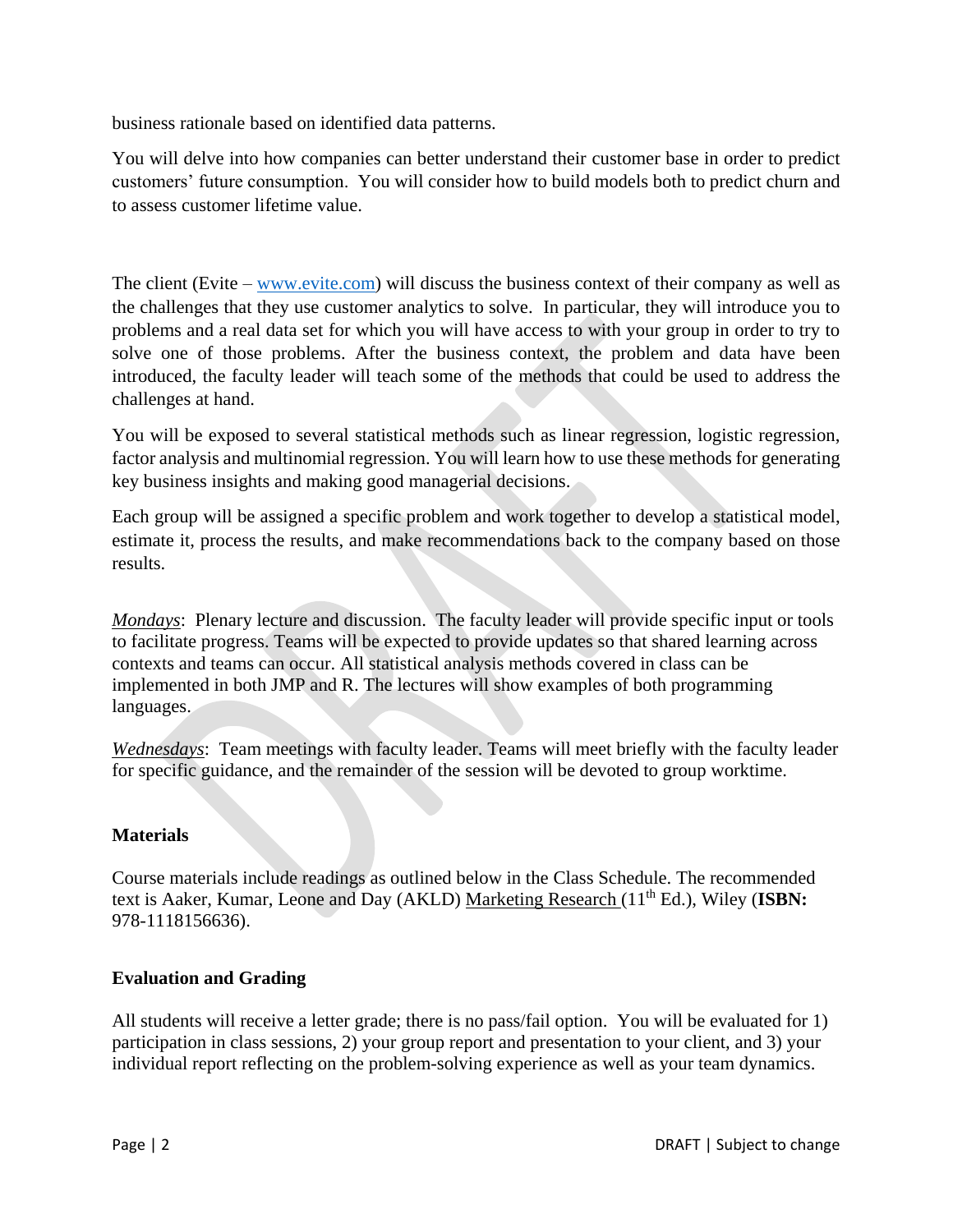*1) Class sessions (20%)*: You are expected to attend each session, arrive on time, adhere to the pre-planned seating charts, and actively participate.

*Participation.* Because discussion and small group engagement are substantial parts of the course, active participation is essential — for both your own learning and that of the other students.

*Absences*. All absences must be reported through the Course Absence Reports (CAR) system via Penn InTouch. You are responsible for making up class content and/or readings and other preparatory materials for any days that you miss. Should you find that your situation creates extenuating circumstances, please see your instructor to discuss.

*2) Client project (50%)*. You will be assigned to work on a project in a small team [4-6 students] to address an (analytics) issue, problem, or challenge facing a client. The instructor will form the groups. Based on client options, you will be assigned to a client along with other members of your team. Your team will have opportunities to interact with the client during the course, and you will deliver both an oral presentation of your findings and a written report to the client. This work will draw on a range of coursework throughout your time at Penn as well as your individual, interpersonal, and group strengths. In addition, your work will provide you the opportunity to use your creative and critical thinking skills, apply what you have learned, and reflect on the experience.

*3) Individual reflection (30%)*: You will complete an essay with no more than 1250-words describing your learnings from the client project. This reflection should not be limited to the content of your client recommendations; rather, it should focus on your assessment of your group's teamwork and interpersonal dynamics, your group's ability to communicate your spoken and written recommendations, and how the project helped you develop particular skills and/or identify further areas of development.

Please see the "Schedule of Class Meetings" at the end of the syllabus for a draft of the class meeting and in class / out of class discussions.

# **Academic Integrity**

Please re-familiarize yourself with the students' guide to Academic Integrity at Penn [\(http://www.upenn.edu/academicintegrity/index.html\)](http://www.upenn.edu/academicintegrity/index.html) and the Code of Academic Integrity: "Since the University is an academic community, its fundamental purpose is the pursuit of knowledge. Essential to the success of this educational mission is a commitment to the principles of academic integrity. Every member of the University community is responsible for upholding the highest standards of honesty at all times. Students, as members of the community, are also responsible for adhering to the principles and spirit of the following Code of Academic Integrity." [\(http://www.upenn.edu/academicintegrity/ai\\_codeofacademicintegrity.html\)](http://www.upenn.edu/academicintegrity/ai_codeofacademicintegrity.html).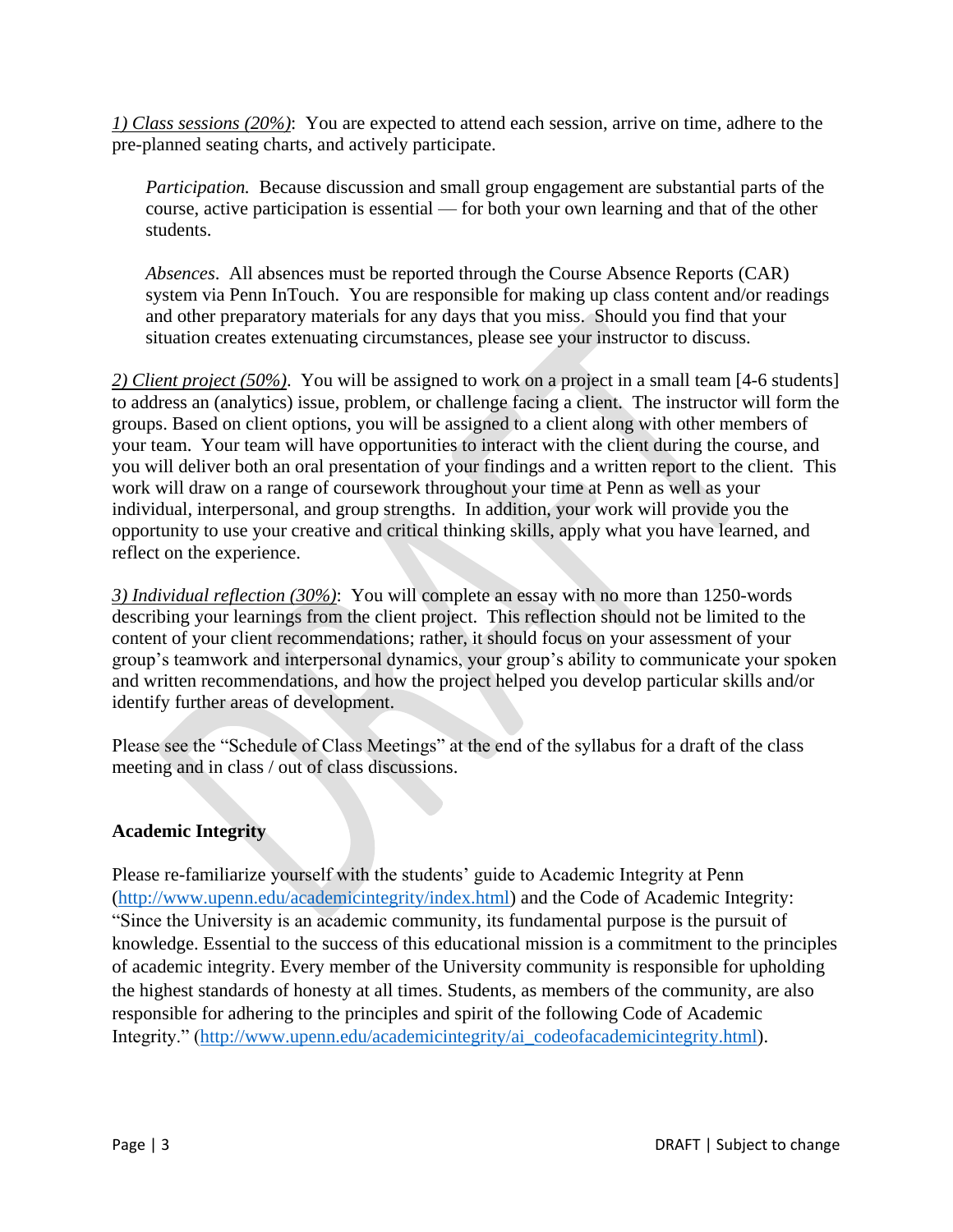You are encouraged to discuss class topics with other students in the class. However, your individual and group assignments, responses, and contributions to class are to be your own original work and must truthfully represent the time and effort you apply.

Consult with the instructors if you have any questions about academic integrity expectations for this class. If you are unsure whether your work constitutes a violation of the Code of Academic Integrity, it is your responsibility to clarify any ambiguities.

# **Policies**

*Seating*: Because you will be working in small groups at various (and sometimes unpredictable!) times throughout this class, we will use a pre-planned seating arrangement for this course.

*Use of Electronics:* To help promote engagement with the course, all phones, tablets, computers, and other electronics for all classes must be turned off and put away out of sight during the entire session (unless you are instructed to do otherwise). This policy will be strictly enforced.

*Accommodations*: The University of Pennsylvania provides reasonable accommodations to students with disabilities who have self-identified and been approved by the office of [Student](http://www.vpul.upenn.edu/lrc/sds/)  [Disabilities Services](http://www.vpul.upenn.edu/lrc/sds/) (SDS). If you have not yet contacted SDS, and would like to request accommodations or have questions, you can make an appointment by calling SDS 215-573- 9235. The office is located in the [Weingarten Learning Resources Center](http://www.vpul.upenn.edu/lrc/) at Stouffer Commons 3702 Spruce Street, Suite 300. All services are confidential.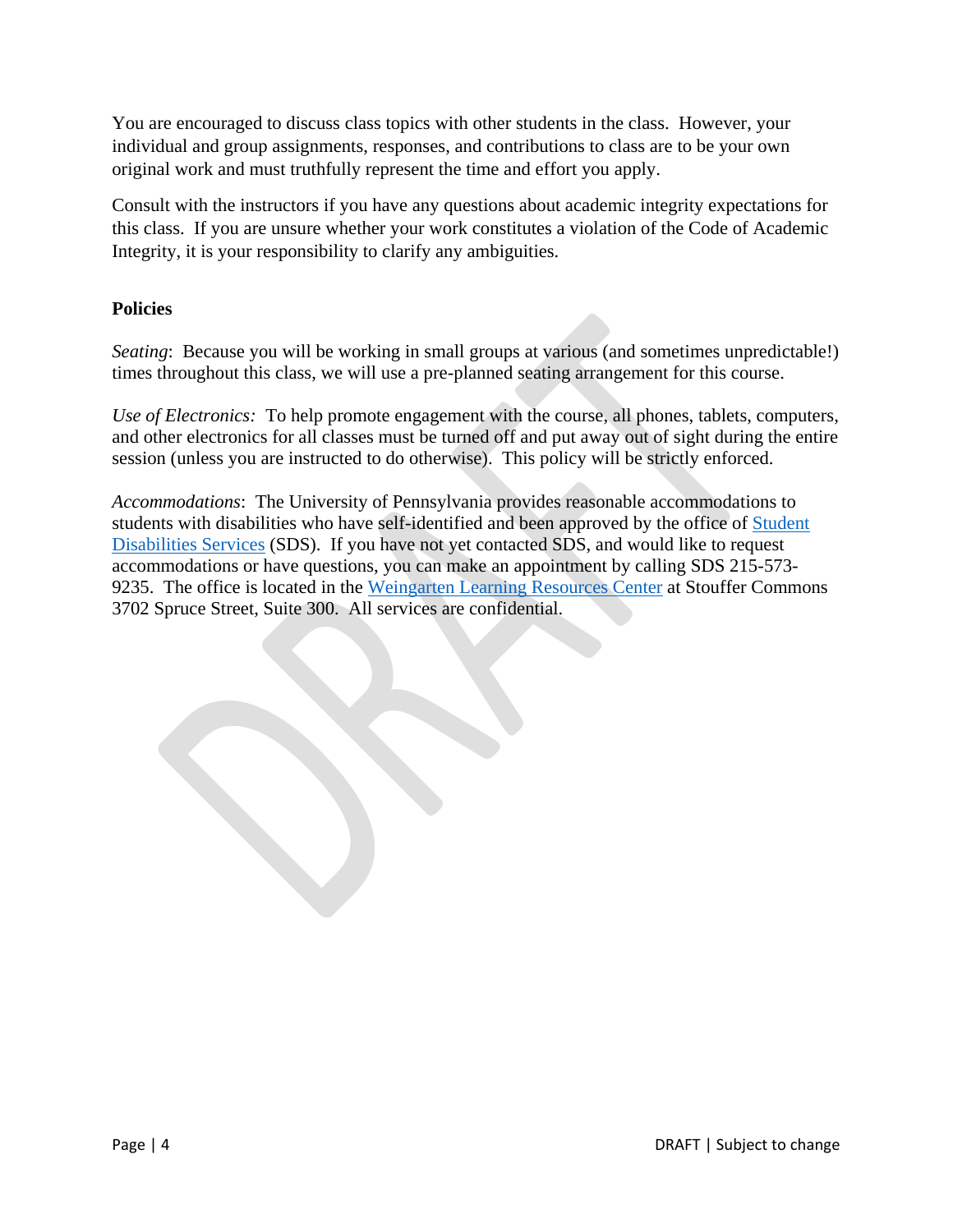Page | 5 DRAFT | Subject to change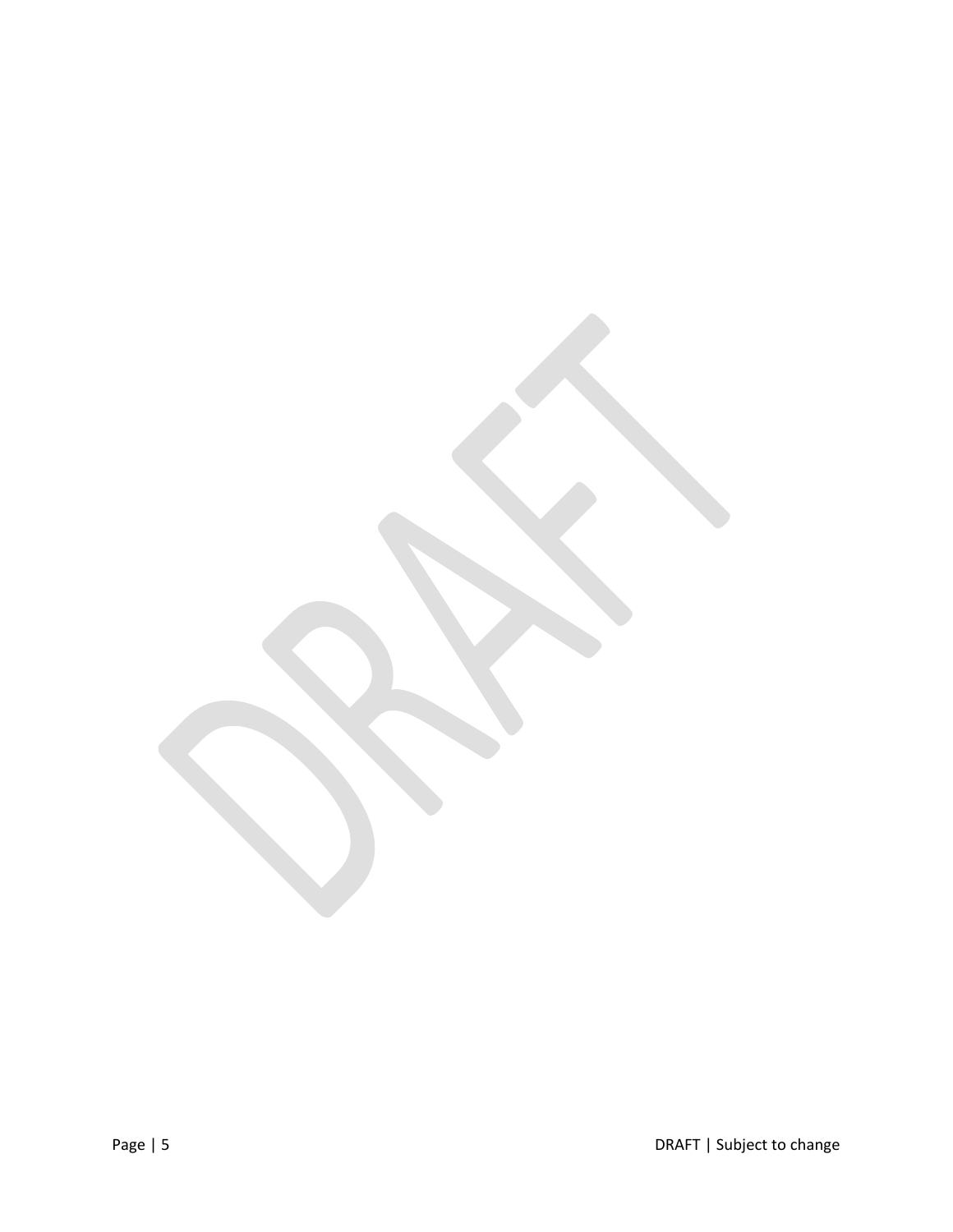# **Schedule of Class Meetings (Tentative Schedule)**

| <b>Session</b> | Topic, Readings, Cases                                 |
|----------------|--------------------------------------------------------|
|                |                                                        |
| $\mathbf{1}$   | Introduction to the course / Evite: Business Context   |
|                |                                                        |
| $\overline{2}$ | Group Work - Get familiar with Dataset                 |
|                |                                                        |
| 3              | Regression Models - I                                  |
|                | READING: AKLD - Chapter 19                             |
|                | (Correlations Analysis and Regression Analysis)        |
|                |                                                        |
| $\overline{4}$ | Group Work - Start working on Modeling                 |
| 5              | Regression Models - II (Interactions)                  |
|                |                                                        |
|                | READING: AKLD - Chapter 19                             |
|                | (Correlations Analysis and Regression Analysis)        |
|                |                                                        |
| 6              | Group Work - Model data using Interactions             |
|                |                                                        |
| 7              | <b>Logistic Regression Models</b>                      |
|                | <b>READING: Advanced Regression Models (on canvas)</b> |
|                |                                                        |
| $8\,$          | Group Work - Start working on Churn Models             |
|                |                                                        |
| 9              | <b>Factor Analysis</b>                                 |
|                | READING: AKLD - Chapter 20                             |
|                | (Discriminant, Factor and Cluster Analysis)            |